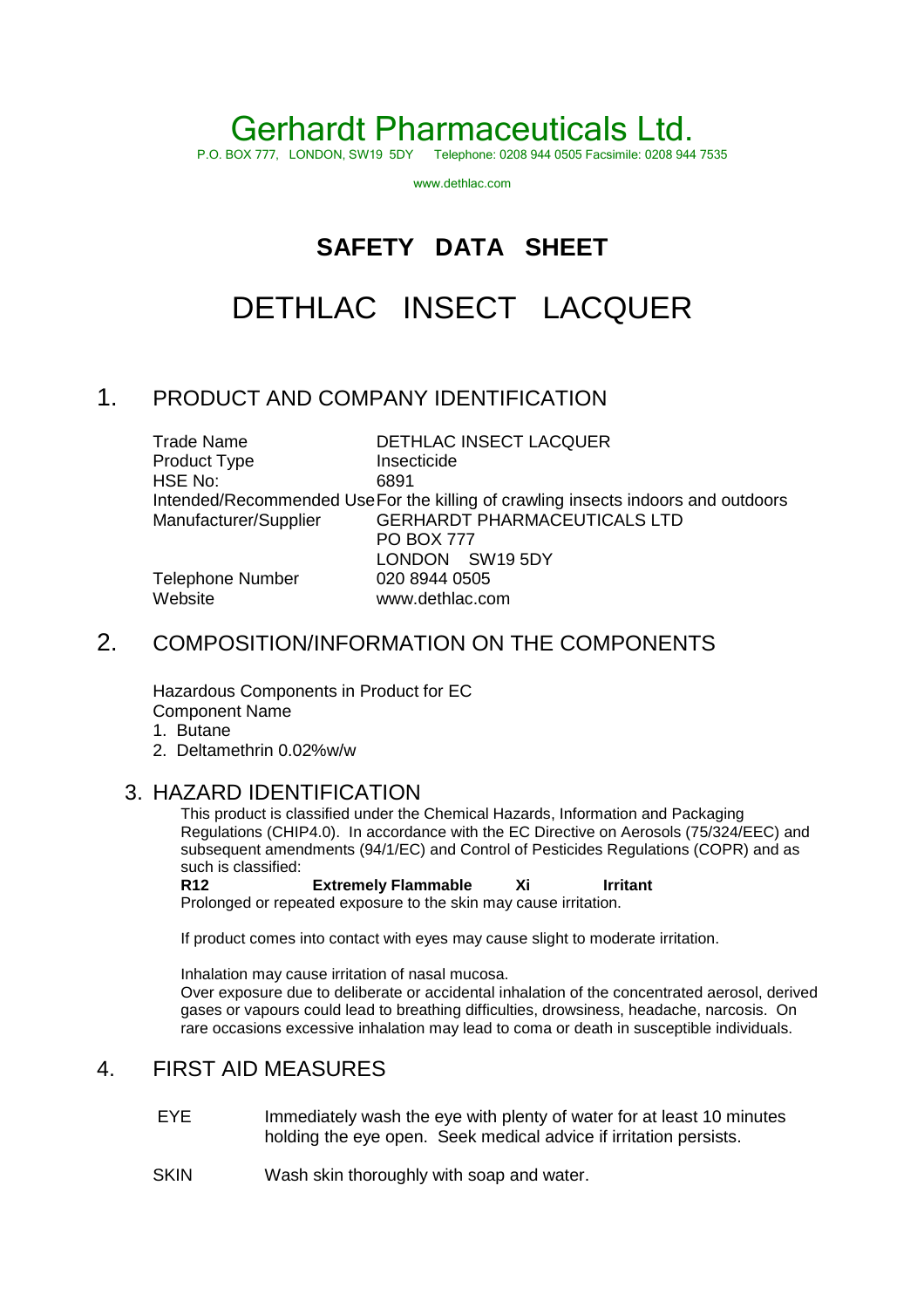- INGESTION: Wash out mouth with water. Do not induce vomiting. Obtain medical advice.
- INHALATION: Remove from site of exposure into fresh air. Keep warm and at rest. Seek medical attention immediately if breathing shows signs of failing or deliberate abuse is suspected.
- 5. FIRE FIGHTING MEASURES

SUITABLE EXTINGUISHERS: Carbon dioxide, foam, dry powder and water mist.

EXTINGUISHERS NOT TO BE USED: DO NOT USE DIRECT WATER JET.

SPECIAL EQUIPMENT: In case of fire, self contained breathing apparatus should be worn.

HAZARDOUS COMBUSTION PRODUCT: Not applicable.

EXPOSURE HAZARDS: Not applicable.

#### 6. ACCIDENTAL RELEASE MEASURES

PERSONAL PRECAUTIONS: Avoid contact with eyes. Avoid repeated or prolonged contact with skin. Keep out of the reach of children.

ENVIRONMENTAL PRECAUTIONS: Avoid discharge of large volumes into water courses.

METHODS FOR CLEANING UP: Contain the spilled liquid with sand or an inert absorbent material. Transfer used material to a suitable waste container and dispose of in accordance with local regulations.

#### 7. HANDLING AND STORAGE

HANDLING: Maintain good personal and occupational hygiene. Do not discharge the product whilst smoking or close to a naked flame, incandescent heat source or electrical equipment in use.

STORAGE STORAGE STORAGE STORAGE STORAGE temperatures with good ventilation. Protect from sunlight, open flames and sources of ignition. Keep out of the reach of children. Do not expose to temperatures exceeding to 50 Deg C.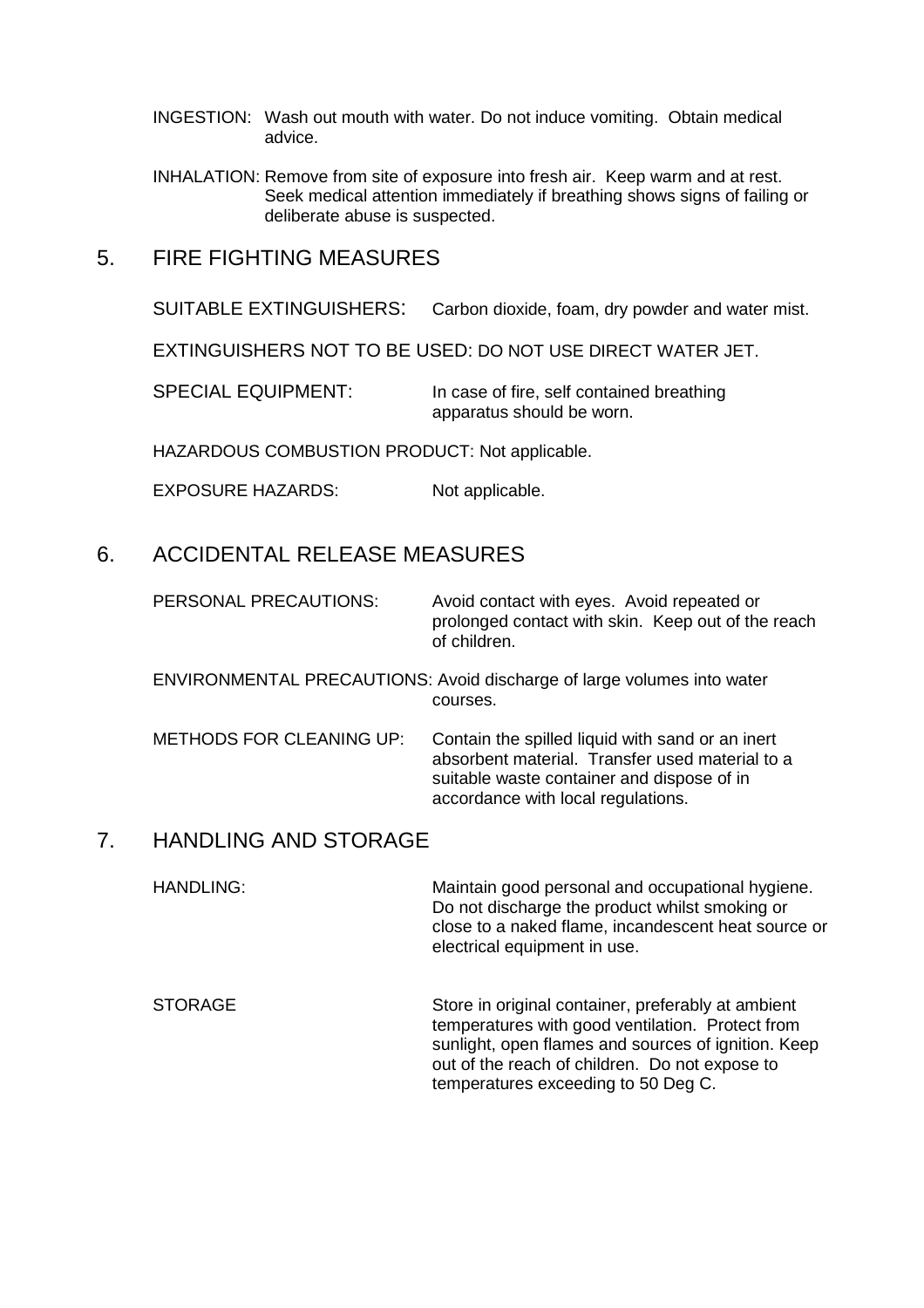#### 8. EXPOSURE CONTROLS/PERSONAL PROTECTION

| <b>Respiratory Protection:</b> | Use only in a well ventilated area. Do not smoke whilst                  |  |
|--------------------------------|--------------------------------------------------------------------------|--|
|                                | using.                                                                   |  |
| Hand Protection:               | None required during normal use. Avoid prolonged or<br>repeated contact. |  |
| Eye Protection:                | None required in normal use.                                             |  |
| <b>Skin Protection:</b>        | None required during normal use. Avoid prolonged or<br>Repeated contact. |  |

#### OCCUPATIONAL EXPOSURE LIMITS: Not assigned for this product ENVIRONMENTAL EXPOSURE CONTROLS: Not required in normal use.

#### 9. PHYSICAL AND CHEMICAL PROPERTIES

| Appearance:  | Fine spray |
|--------------|------------|
| Flash point: | 50C        |

#### 10. STABILITY AND REACTIVITY

Conditions to Avoid Temperatures higher than 50°C and sunlight.

#### 11. TOXICOLOGICAL INFORMATION

- EYE: May cause irritation if product comes into contact with eye. If aerosol is discharged directly into the eye, then physical damage, which may include superficial freeze burns, may occur.
- SKIN: Frequent or prolonged contact may lead to irritation. If sprayed directly onto the skin, freeze burns may result due to the rapid expansion of the gas as it leaves the can.
- INGESTION: Low toxicity. May cause local irritation of the mouth and upper digestive tract.
- INHALATION: Some local irritation of the nasal mucosa is possible, but during normal use this will be transient. Over-exposure due to deliberate or accidental inhalation of the aerosol-derived gases and vapours could lead to breathing difficulties, drowsiness, headaches and narcosis. Rarely, excessive inhalation may lead to a coma and death in susceptible individuals.

#### 12. ECOLOGICAL INFORMATION

The aerosol does not contain CFC propellants. The pyrethroid group of insecticides is toxic to fish and so potential contact with aquaria should be avoided. This product will harm beneficial insects such as honey bees.

Product packaging my be recycled where facilities are available.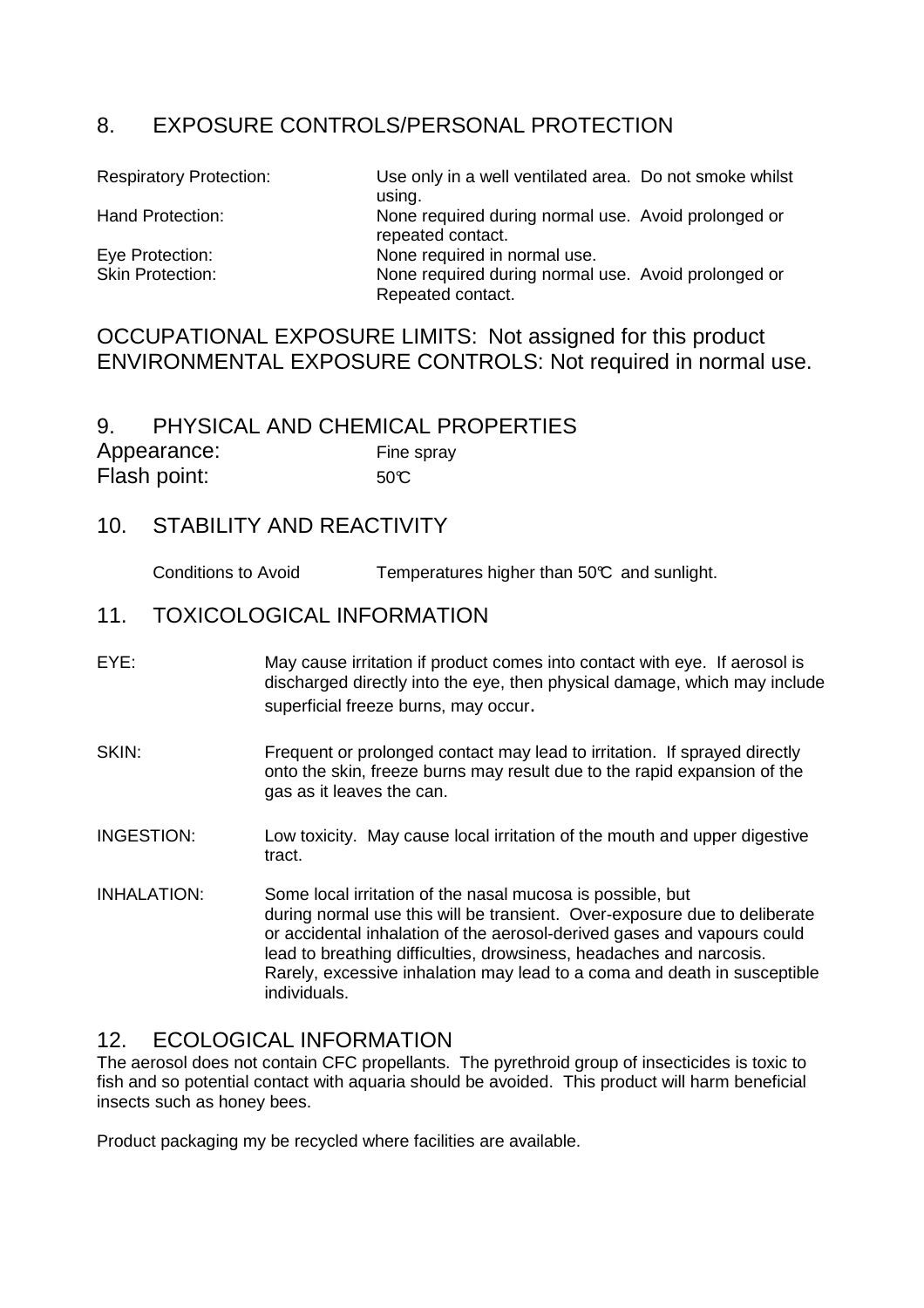#### 13. DISPOSAL CONSIDERATIONS

Under conditions of expected use, the product Dispose of in accordance with will be disposed of at the end of its life into the local regulations. normal domestic refuge system. No adverse effects are expected. The extended of the Product packaging may be Large quantities should be disposed of in Theorem 2012 recycled where facilities are accordance with local regulations. The contract of the available. Do not pierce or burn container even after use.

#### 14. TRANSPORT INFORMATION

|                 | EXTREMELY FLAMMABLE |
|-----------------|---------------------|
| <b>AEROSOLS</b> | UN 1950             |
| ADR/RID         | CLASS <sub>2</sub>  |
| IMDG.           | CLASS 2.1           |

Contents: Empty Containers:

#### 15. REGULATORY INFORMATION

This product is classified under the Chemical Hazards, Information and Packaging Regulations(CHIP4.0). In accordance with the EC Directive on Aerosols(75/324/EEC) and subsequent amendments(94/1/EC) and Control of Pesticides Regulations(COPR) and as such is classified:

| <b>R12</b> | <b>Extremely Flammable</b> |  | <b>Irritant</b> |
|------------|----------------------------|--|-----------------|
|            |                            |  |                 |

**CHIP(4.0) PANEL** 



**Extremely Flammable Intervalled Extremely Flammable** 

**R36 Irritating to eyes** 



**Warning / Caution** 

**Pressurised container. Protect from sunlight and do not expose to temperatures exceeding 50°C. Do not pierce or burn even after use.** 

**Use only as directed.** 

**Do not spray on a naked flame, electrical equipment or any incandescent material. Intentional misuse by deliberately concentrating and inhaling contents can be harmful or fatal.** 

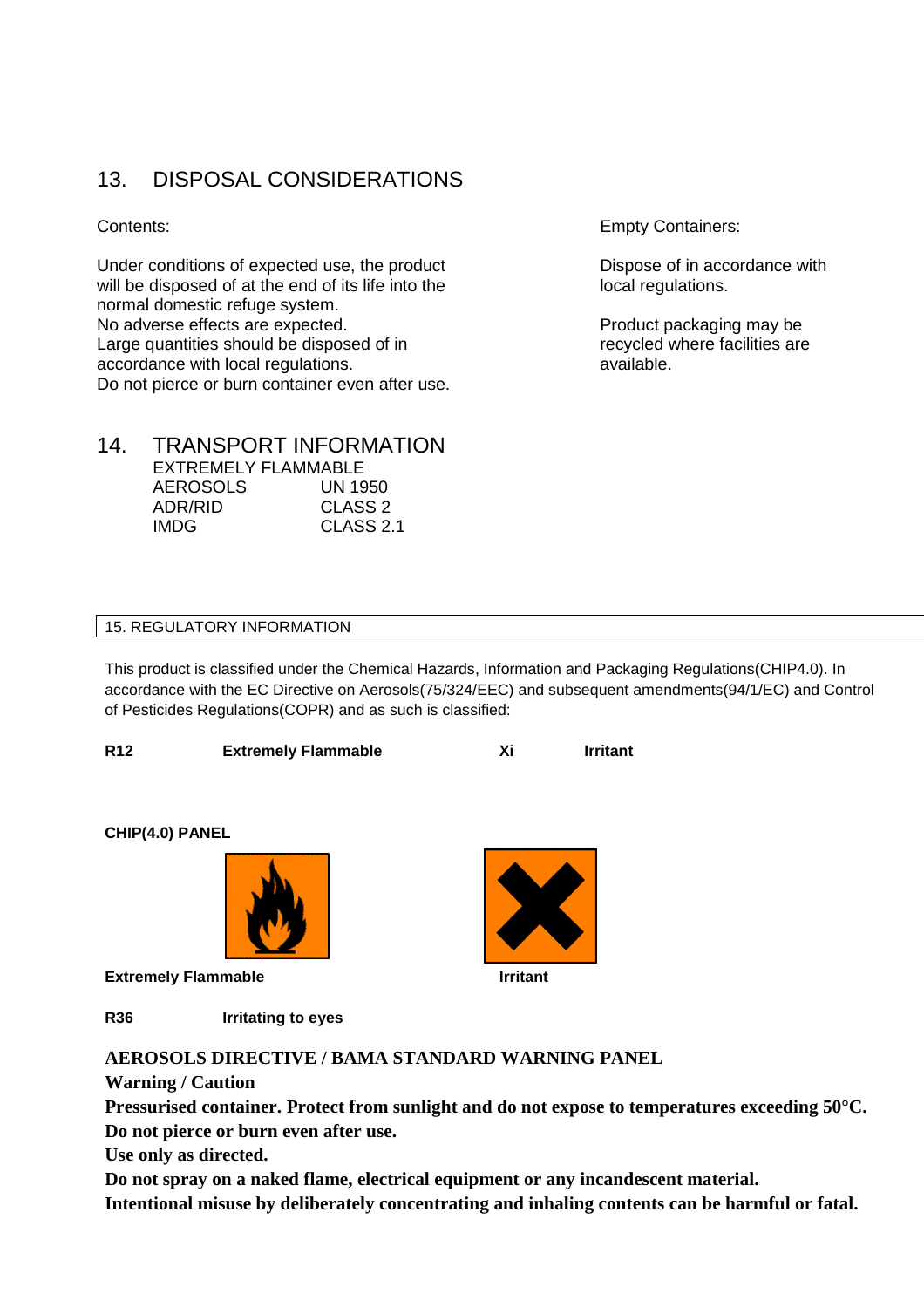#### **Keep away from sources of ignition-No smoking. Keep out of the reach of children. SAKI WARNING (UK Only)**



- S2 Keep out of the reach of children
- S25 Avoid contact with eyes
- S16 Keep away from sources of ignition No smoking!

In case of contact with eyes, rinse immediately with plenty of water and seek medical advice. Vapours may cause drowsiness and dizziness. Intentional misuse by deliberately concentrating and inhaling contents can be harmful or fatal.

#### **Statutory Box**

#### **FOR USE ONLY AS AN INSECTICIDE**

For amateur use only.

Do not breathe spray mist.

DO NOT CONTAMINATE FOODSTUFFS, EATING UTENSILS OR FOOD CONTACT SURFACES.

Extremely dangerous to fish and other aquatic life.

Remove or cover fish tanks and bowls before application.

Avoid contact with skin.

When using do not eat, drink or smoke.

Do not apply directly to animals.

This material and its container must be disposed of in a safe way.

Read all precautions before use. **HSE No: 6891**

#### **Outside Statutory Box**

WASH HANDS AND EXPOSED SKIN before meals and after use. KEEP IN A SAFE PLACE, out of the reach of children. UNTIL DRY, TREATED SURFACES CAN POSE A FIRE RISK. TO AVOID RISK TO MAN AND THE ENVIRONMENT COMPLY WITH THE INSTRUCTIONS FOR USE. Ventilate confined areas thoroughly. Ensure adequate ventilation when applying. Vapours can cause drowsiness and dizziness. Until dry, treated surfaces can pose a fire risk. Extinguish pilot lights before spraying. Irritating to eyes. During application children and pets should be kept away from treated surfaces until product is dry.

**Contains active ingredient Deltamethrin 0.02%w/w** 

#### 16. OTHER INFORMATION

For information

| R <sub>10</sub> | Flammable                                                                      |
|-----------------|--------------------------------------------------------------------------------|
| R <sub>11</sub> | <b>Highly Flammable</b>                                                        |
| R <sub>12</sub> | <b>Extremely Flammable</b><br>Harmful by inhalation and if                     |
| R20/22          | swallowed                                                                      |
| R36             | Irritating to eyes                                                             |
| R51/53          | Toxic to aquatic organisms, may cause long term adverse effects in the aquatic |